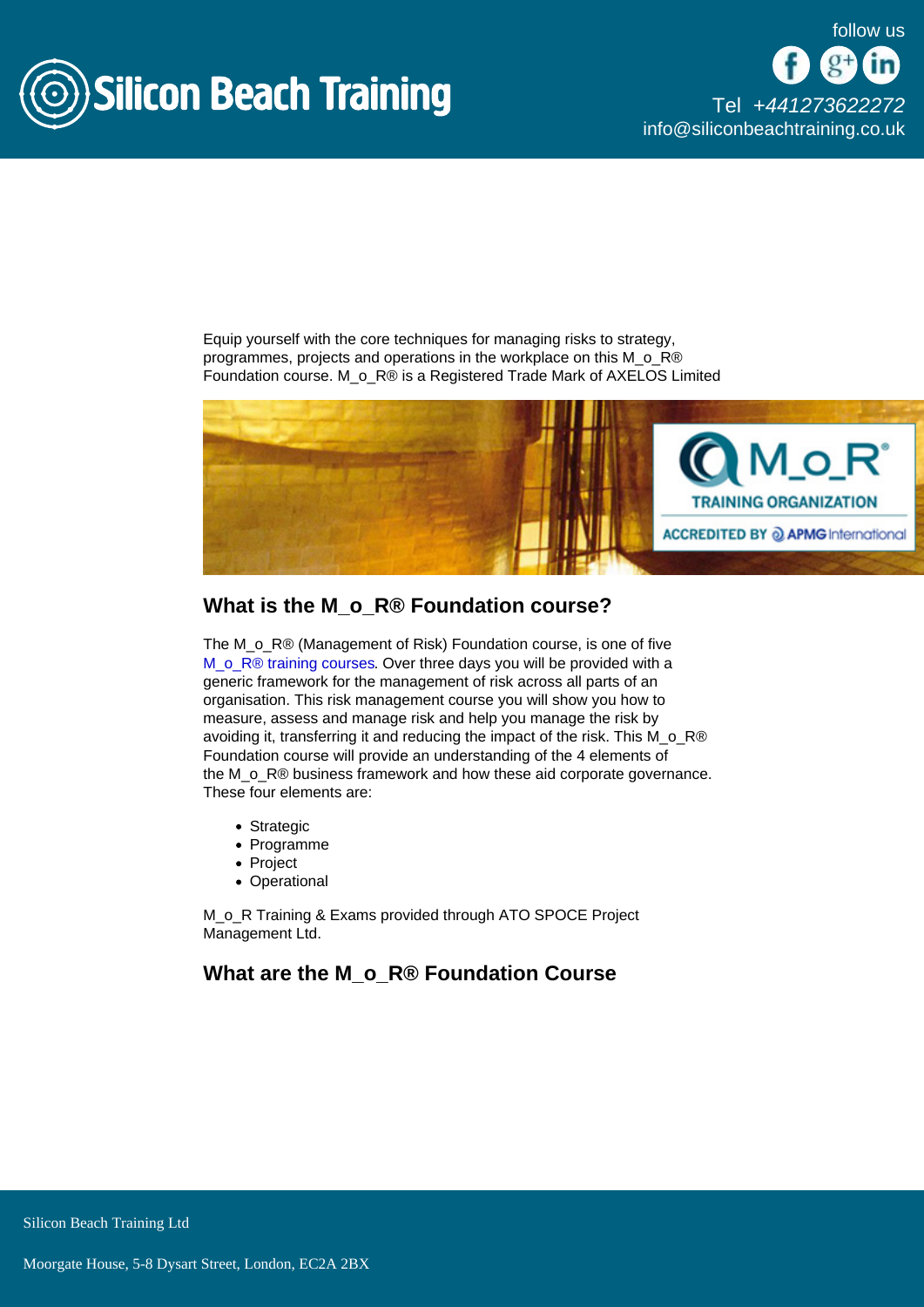

[Tel +44](tel:+441273622272)1273622272 [info@siliconbeachtraining.co.uk](/var/www/html/siliconbeachtraining.co.uk/public/mailTo:info@siliconbeachtraining.co.uk)

# Objectives?

The key objectives of this course are:

- Provide Delegates with an understanding of the benefits and principles underlying a structured approach to the assessment and management of risks
- Apply the principles of M\_o\_R® within a work environment
- Communicate effectively with colleagues and managers within a structured risk environment
- Enable delegates to understand the M\_o\_R® method at the Foundation level

# Who is the M<sub>o</sub> R® Foundation course for?

This course is for any organisation or individual with an interest in risk management or requiring guidance on a controlled approach to identifying, assessing and controlling risks within an organisations' environment. The Foundation certification is recommended for:

- Programme and Project Managers
- Risk Managers
- Business Change Managers
- Operational Staff and Managers
- Business, Programme and Project and Support Staff and Managers
- Staff and Managers who originate from other disciplines, in particular, those individuals who are responsible for creating standards and/or implementing them with [MoP](/mop-courses) portfolio management, [MSP](/msp-training) Programme Management and [PRINCE2](/prince2-training) management.

# Why should I take the M\_o\_R® Foundation course?

By achieving this M\_o\_R® Foundation certification you will have the ability to prove that you have adequate knowledge and understanding to be able to contribute to the identification, assessment and regulation of risks in an organisation. You will be provided with bigger and better opportunities to accelerate your career and reach your potential.

# M\_o\_R® Foundation Pre-course Exercises

It is recommended that you complete some exercises prior to attending the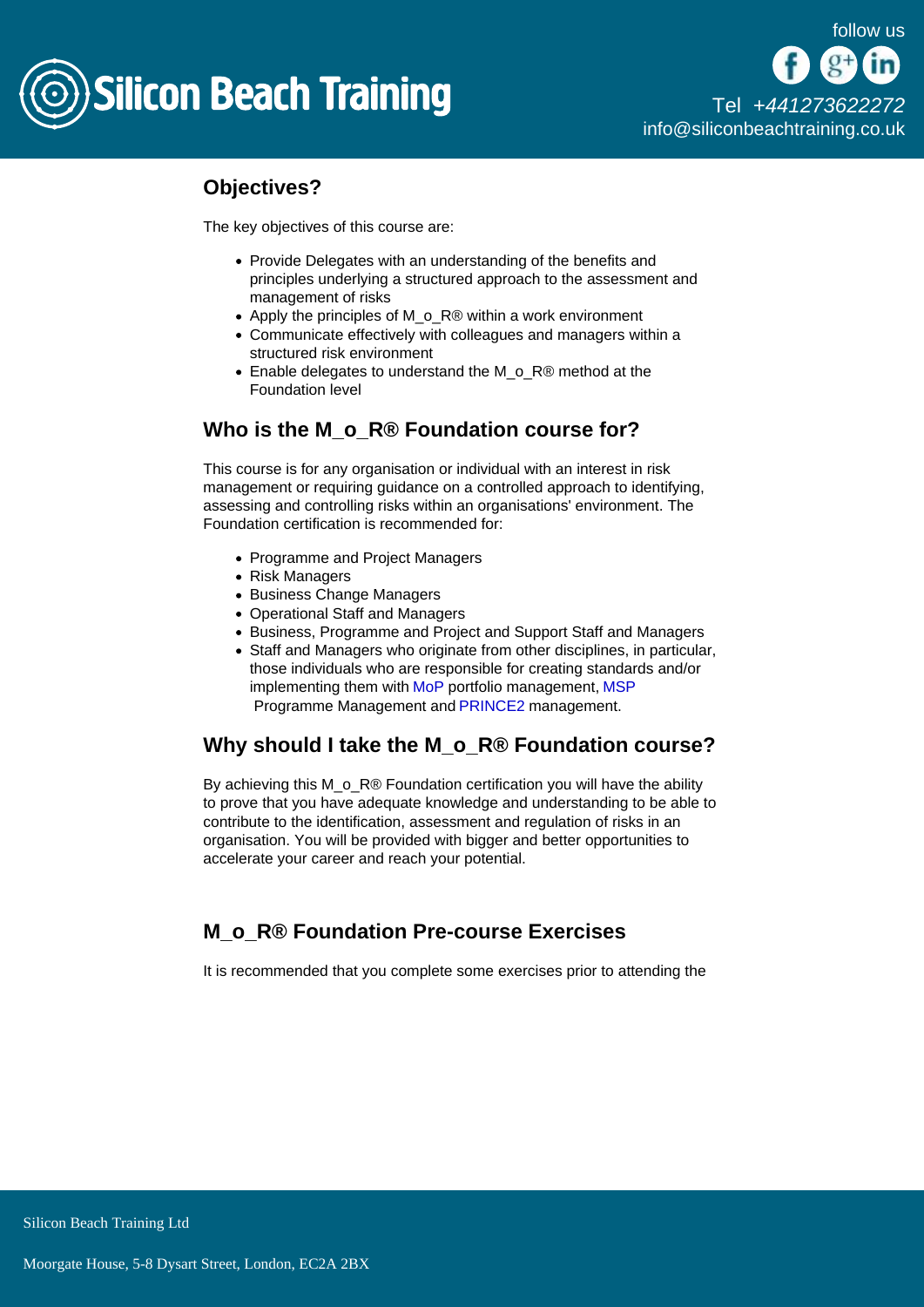

course. These include

- Reading some chapters of the M\_o\_R® manual called "Management of Risk: Guidance for Practitioners"
- Completing the pre-course questions

# M\_o\_R® Foundation Exam Information

- M\_o\_R® Training & Exams provided through ATO SPOCE Project Management Ltd
- Exam included
- Taken on the final afternoon
- 75 multiple choice questions
- 5 questions are trials and are not counted towards the final score
- 1 hour in duration
- Closed book
- 50% required to pass

### Overview of Corporate Governance and Risk

- Basic concepts and terms
- History, regulatory and legislative background

#### Management of Risk Process Lifecycle

- Examining how risks and issues are initiated
- How risks can be managed from start to finish
- Where the M\_o\_R® framework can be applied

## Making It Work and Getting It Right

Tips, tricks and traps in corporate governance and management of risk

#### Frameworks, Tools and Techniques

An overview of the different ways that a framework can be implemented as well as providing a good foundation for understanding the tools, process and techniques that are used in risk management

#### Budgets, Finance - Management of Risk

- Examining the financial aspects of management of risk
- How risk should be budgeted

Silicon Beach Training Ltd